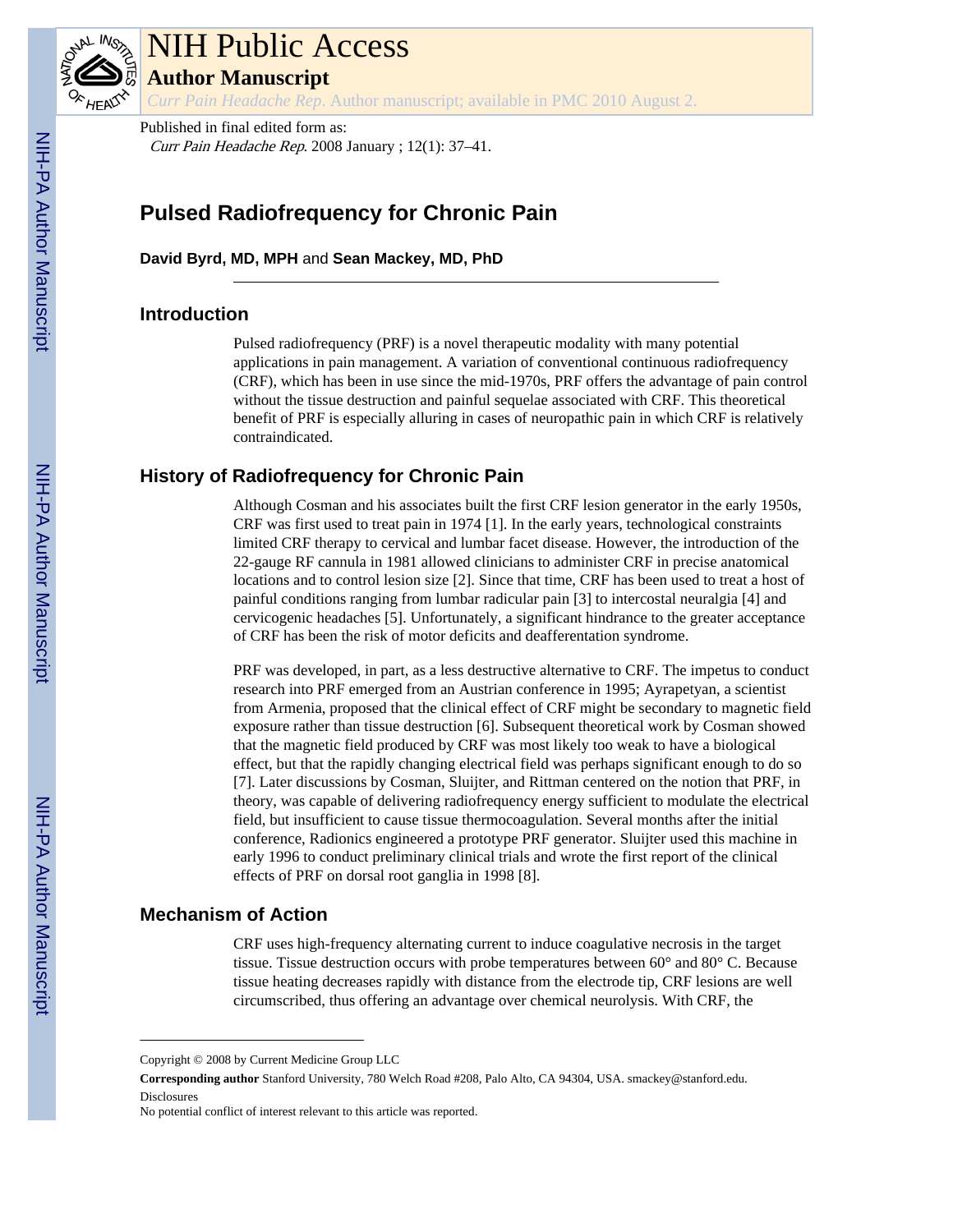magnitude of tissue destruction is related to the temperature of the tissue, as well as the size of the electrode and duration of the procedure.

In contrast, PRF uses radiofrequency current in short (20 ms), high-voltage bursts; the "silent" phase (480 ms) of PRF allows time for heat elimination, generally keeping the target tissue below 42° C. Although conventional theory espouses the notion that PRF does not cause thermal lesions, Cosman and Cosman [9••] demonstrated that even PRF can produce bursts of heat within the range requisite for tissue destruction. The possibility of tissue destruction with PRF is substantiated by in vitro egg white studies using PRF electrodes at 60° C or higher [10]. However, histopathologic work in rat dorsal root ganglia and sciatic nerves using PRF electrodes at 42° C has shown that PRF causes only transient endoneurial edema; this in contrast with the wallerian degeneration effected by CRF at  $80^{\circ}$  C [11]. Similar studies in rabbit dorsal root ganglia corroborate the notion that PRF is orders of magnitude less disruptive of cellular morphology than CRF [12]. Therefore, it appears that any thermal damage from PRF is minimal and not the manner by which PRF exerts its clinical effect.

Pulsed radiofrequency (PRF), a technology related to continuous radiofrequency, is unique in that it provides pain relief without causing significant damage to nervous tissue. The mechanism by which PRF controls pain is unclear, but it may involve a temperature-independent pathway mediated by a rapidly changing electrical field. Although much anecdotal evidence exists in favor of PRF, there are few quality studies substantiating its utility.

Accordingly, the mechanism by which PRF causes pain relief in the absence of significant heat-induced tissue damage is debatable. The notion that the electrical fields generated by PRF can affect neuronal membranes is supported by neurophysiologic studies that demonstrate PRF changes synaptic signaling and causes electroporation [9••]. A popular theory is that the rapidly changing electric fields produced by PRF alter the transmission of pain signals via a pathway involving c-Fos, a so-called immediate early gene. This theory is substantiated in a study by van Zundert et al. [13•], who demonstrated that CRF at  $67^{\circ}$  C, PRF at 42° C for 120 seconds, or PRF at 42° C for 8 minutes performed on rat dorsal root ganglia all increased c-Fos expression in the dorsal horn, a response that was sustained as long as 7 days after treatment. These results not only indicate a mechanism of c-Fos activation that is independent of temperature, but also hint at the inhibition of excitatory C fibers and long-term depression as a viable therapeutic mechanism in PRF. Unfortunately, this study somewhat contradicts a previous study conducted by Higuchi et al. [14], who found increased c-Fos immunoreactivity in laminae I and II of the rat dorsal horn only in rats treated with PRF at 38° C and not in those treated with CRF at 38° C or sham. Therefore, Richebe et al. [15•] rightfully caution against embracing the theory of a c-Fos– mediated pathway due to the paucity of consistent molecular evidence as well as the lack of controlled studies demonstrating the efficacy of PRF overall. It is also important to note that changes in c-Fos are associated with a number of cellular processes and that the upregulation of c-Fos observed with PRF may be unrelated to the mechanism by which PRF produces its therapeutic effect. In addition to c-Fos, activating transcription factor 3 (ATF3), an indicator of "cellular stress," is also increased with PRF; interestingly, this effect is seen only in small-diameter C and Ad fibers [16]. However, as is the case with c-Fos, the actual role of ATF3 remains unclear.

*Curr Pain Headache Rep*. Author manuscript; available in PMC 2010 August 2.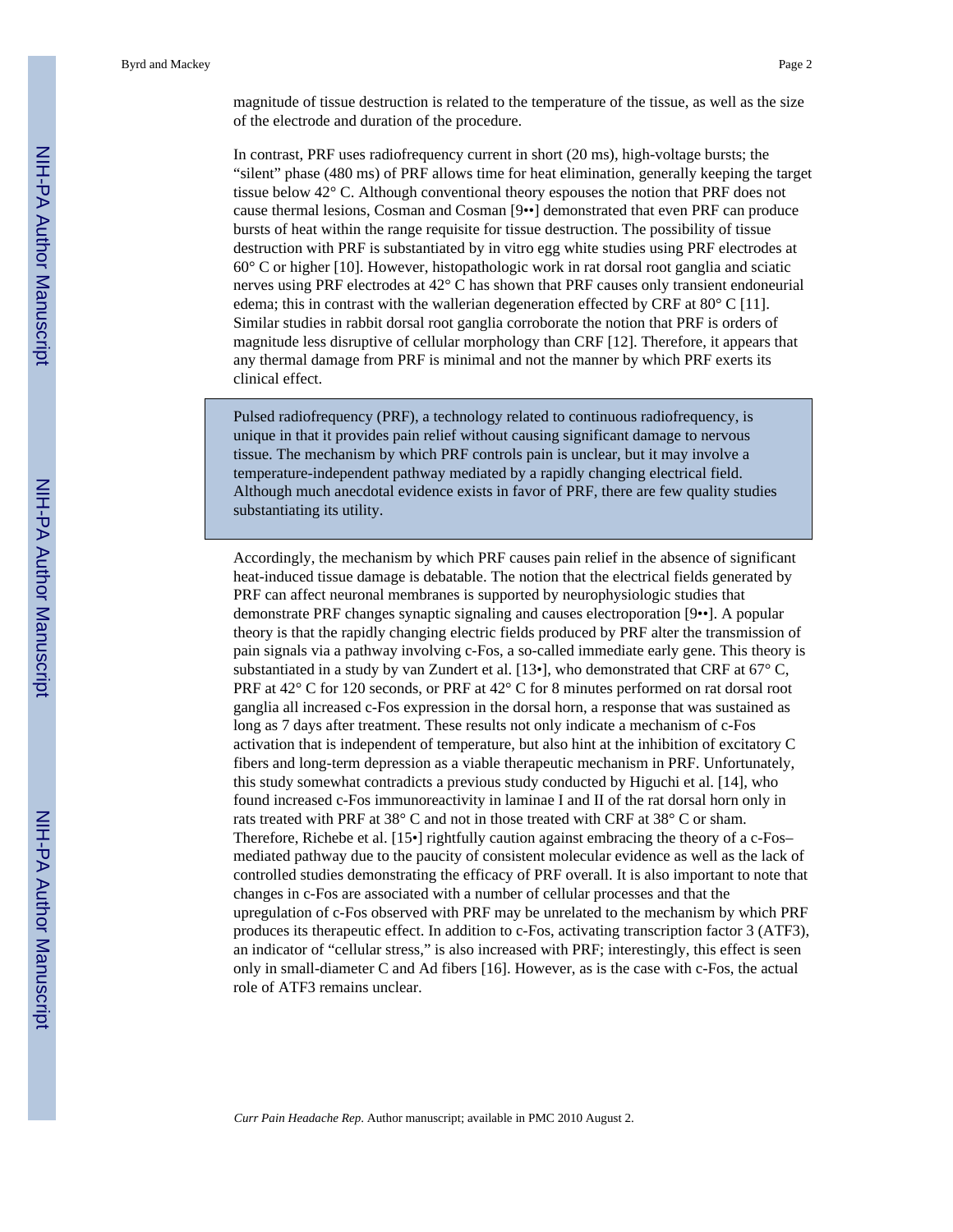### **Clinical Applications**

There are few studies exploring the efficacy of PRF in treating pain. Additionally, most reports are retrospective in nature and involve only small patient cohorts. The bulk of PRF research has been conducted in patients with axial low back pain; however, in recent years, PRF has been studied in a wider range of conditions.

#### **Axial pain**

A retrospective study by Mikeladze et al. [17] of 114 patients with cervical or lumbar facet joint pain responsive to diagnostic medial branch blocks and subsequently treated with PRF at  $42^{\circ}$  C for 120 seconds found that 68 patients had significant pain relief ( $> 50\%$  pain reduction) that lasted an average of nearly 4 months. They did not find any correlation between treatment efficacy and previous surgery, sex, duration of pain, stimulation thresholds, or spinal level.

Similarly, Lindner et al. [18] performed a retrospective analysis of 48 patients with low back pain treated with PRF at 42° C for 120 seconds after reporting pain relief with one series of diagnostic medial branch blocks. The authors found a successful outcome (> 60% improvement) at 4 months in 21 of 29 patients without a history of back surgery and 5 of 19 patients who had undergone surgery, demonstrating not only a significant PRF effect (*P* < 0.0001 and 0.0036, respectively) in each group, but also a significant difference in PRF efficacy between the groups ( $P = 0.0028$ ).

Tekin et al. [19] conducted a randomized, double-blind, sham lesion study comparing the efficacy of PRF at 42° C for 120 seconds versus CRF at 80° C for 90 seconds in treating lumbar facet pain in 60 patients (*n* = 20 in each group) and found that both CRF and PRF were more effective than local anesthetic alone, but that the duration of pain relief with PRF was less prolonged than that seen with CRF. However, the authors admit that the major limitation to their study was the risk of false-positive blocks.

A somewhat different study was performed by Teixeira and Sluijter [20]; it included eight patients treated with intradiscal PRF who reported a history of axial low back pain presumed to be discogenic in origin, as determined by negative diagnostic medial branch blocks. There was a significant decrease in pain scores after 3 months (*P* < 0.0001). Three patients were subsequently lost to long-term follow-up, which ranged from 6 to 25 months, but four of five patients available for evaluation indicated that they were pain free. The authors used PRF for 20 minutes at 60 V with a mean tip temperature of 41° C.

#### **Radicular pain**

Van Zundert et al. [21••] recently reported a double-blind, sham-controlled, randomized clinical trial of the effects of PRF of dorsal root ganglia in 23 patients with chronic cervical radicular pain. PRF was performed for 120 seconds. The sham intervention involved placement of radiofrequency cannulas as well as sensory and motor testing, but no passing of RF current. At 3 months, the PRF group demonstrated significant benefit in both global perceived effect and visual analogue scale (VAS) measures ( $P = 0.03$  and  $P = 0.02$ , respectively). No significant difference was noted between the groups at 3 months with respect to pain medication reduction, the third outcome measure; this measure reached statistical significance at 6 months. The authors conclude that PRF appears to provide pain relief in carefully selected patients with cervical radicular pain, but that this claim needs to be investigated in larger study populations.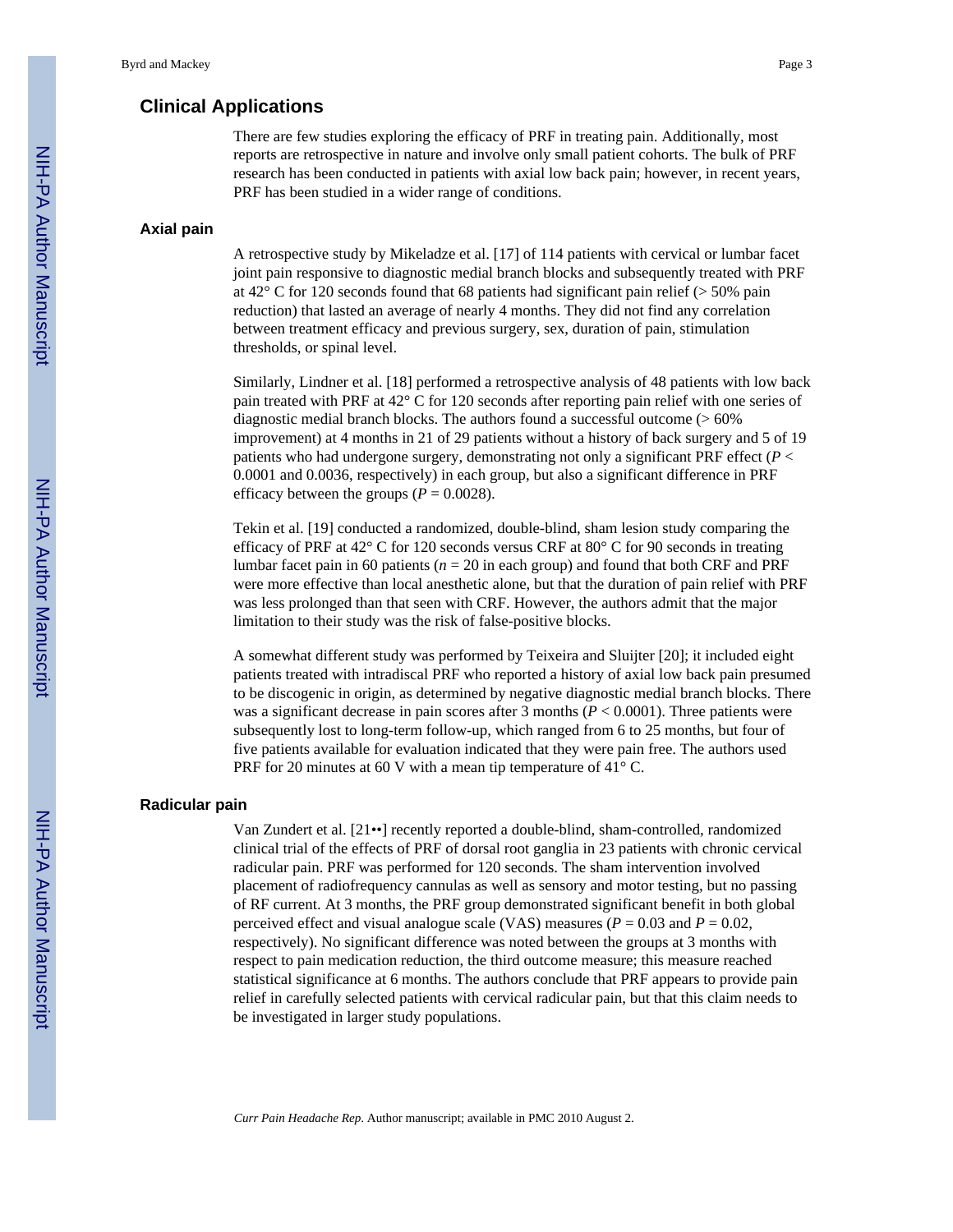#### **Facial pain**

Van Zundert et al. [22] reported results from their study of five patients with idiopathic trigeminal neuralgia treated with PRF at 42° C for 120 seconds. Three of five patients demonstrated complete pain relief at long-term follow-up, ranging from 10 to 20 months. One patient had 90% pain relief at 22 months. The final patient indicated 75% pain relief at 1 month but eventually elected to undergo microvascular decompression.

Navani et al. [23] reported a single case of PRF of the greater occipital nerve for treatment of occipital neuralgia. The patient, a 62-year-old woman, had a 42-year history of left suboccipital pain. After a positive response to two diagnostic blocks, three rounds of PRF at 42° C for 120 seconds were performed on the medial branches of the C1 and C2 dorsal rami. At a 4-month follow-up, the patient had 60% to 70% pain relief and elected to undergo further PRF, which provided an additional 5 months of relief.

#### **Inguinal pain and orchialgia**

PRF has also shown some utility in treating inguinal pain. Rozen and Ahn [24] reported a case series of five patients with chronic ilioinguinal neuralgia after inguinal herniorrhaphy. After a positive response to selective nerve root blocks, each patient was treated with PRF at 42° C for 120 seconds at the T12, L1, and L2 sensory ganglia. Four of the five patients demonstrated significant pain relief at 4 and 9 months. These data are similar to those reported by other pain management practitioners [25].

In addition, Cohen and Foster [26] reported three cases of patients with groin pain or orchialgia treated with PRF. Each patient underwent PRF of the appropriate nerve (ilioinguinal or genitofemoral) at 42° C for 120 seconds subsequent to receiving diagnostic nerve blocks. All three patients had complete resolution of their pain complaints at 6 months.

#### **Miscellaneous pain syndromes**

Vallejo et al. [27] reported a prospective case series of 22 patients with sacroiliac joint pain treated with PRF who failed to respond to sacroiliac joint injections with steroid and local anesthetic. PRF at 42° C for 120 seconds was performed twice at the L4 and L5 medial branches as well as the S1 and S2 lateral branches. VAS scores were significantly decreased (*P* < 0.0001) at 6 months. Physical well-being and functional well-being measures also showed significantly reduced scores at 6 months (both *P* values < 0.0001).

A case report presented by Shah and Racz [28] indicated excellent pain relief with PRF of the suprascapular nerve in a patient with glenohumeral osteoarthritis and adhesive capsulitis. PRF was performed at 42° C for three cycles of 120 seconds. Each PRF session afforded the patient with 4 to 5 months of pain relief and improvement in shoulder function.

A retrospective analysis conducted by Cohen et al. [29] of 46 patients with post-surgical thoracic pain found that PRF of the dorsal root ganglion was more beneficial than pharmacologic treatment or PRF of the intercostal nerves. Success was defined as more than 50% pain relief at 6 weeks and 3 months, as well as positive responses to satisfaction and functional improvement questionnaires. No differences between the groups were statistically significant at 6 weeks. At 3 months, however, the group treated with PRF of the dorsal root ganglion had significantly better pain relief than the group treated with PRF of the intercostal nerves ( $P = 0.01$ ). When compared with the medical management group, the dorsal root ganglion cohort demonstrated a pain relief advantage that approached significance  $(P = 0.06)$ . The authors emphasized the need for prospective studies to confirm their findings.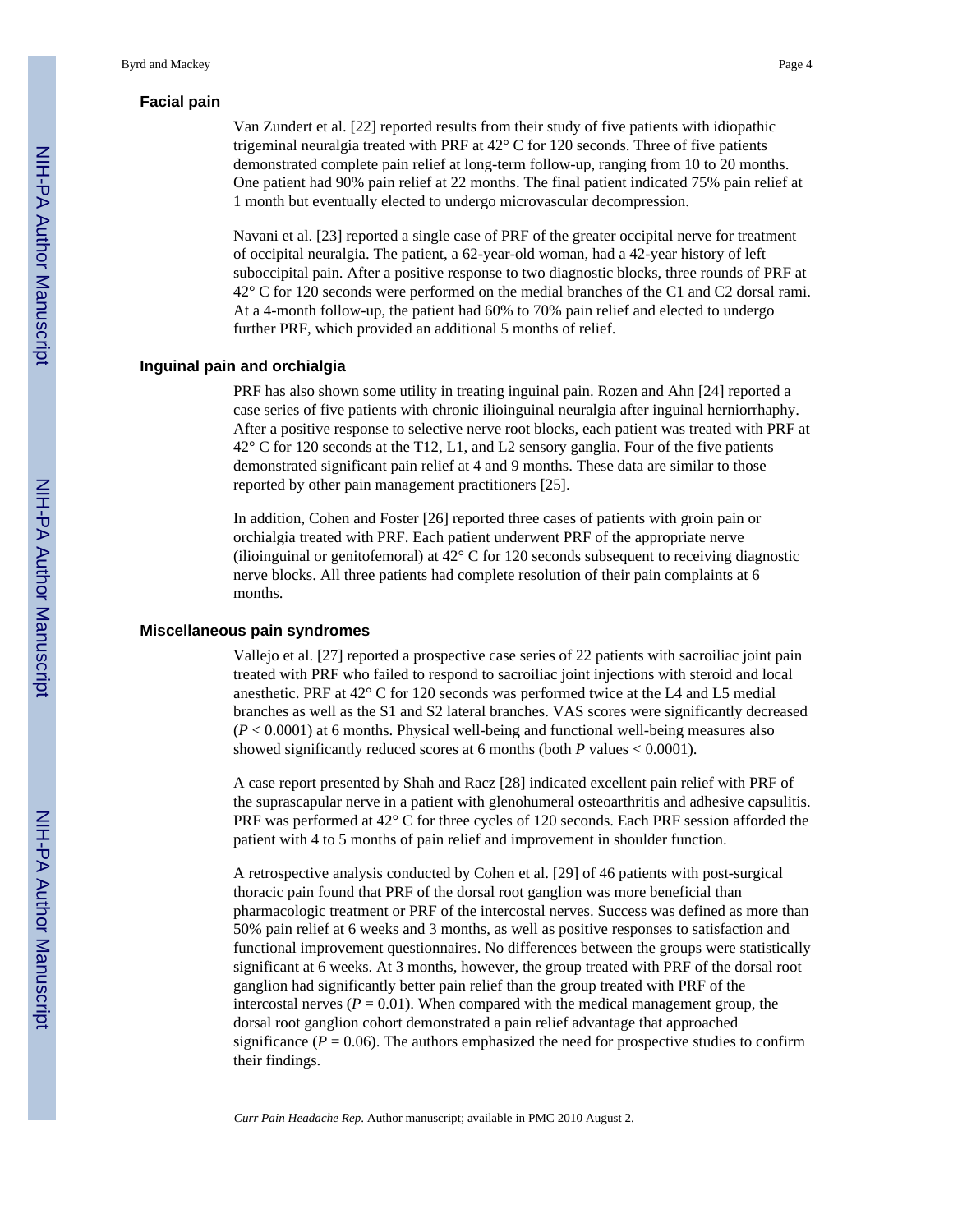Shabat et al. [30] performed a prospective cohort study of 28 patients with "neuropathic spinal pain" treated with PRF. PRF was administered at the dorsal root ganglia using electrodes at 42° C for 120 seconds. At 1-month follow-up, 24 of 28 (86%) patients reported complete, moderate, or good pain relief. At 3, 6, and 12 months, some degree of pain relief was reported in 23 of 28 (82%), 20 of 28 (71%), and 19 of 28 (68%) patients, respectively. The authors did not conduct a statistical analysis of their data.

## **Discussion**

PRF has several characteristics that make it, in theory, a better therapeutic option than CRF. In addition to lacking the tissue destruction requisite with CRF, PRF also offers broader applicability to pathological conditions such as neuropathic pain. PRF is an especially favorable intervention in these cases because the inciting event is thought to be a nerve injury, and inflicting further tissue damage is counterintuitive. PRF also appears to be a relatively safe procedure. Unlike CRF, which is associated with neuritis-like reactions, motor deficits, and the risk of deafferentation pain, PRF seems to have few side effects; indeed, we failed to find any reports of adverse reactions secondary to PRF. In addition, PRF also may have a number of potential financial advantages over CRF [31].

Despite the appeal of PRF, there remain a number of obstacles preventing its more widespread inclusion into the armamentarium of pain management procedures. A formidable problem is the relative lack of randomized controlled studies substantiating the efficacy of PRF. The recent double-blind study by Van Zundert et al. [21••] is a significant advancement in this regard. However, their report, like others, is limited by a relatively small sample size, bringing into question the validity of any conclusions. As noted by Gallagher [32] and others [33••,34], double-blind controlled studies are intrinsically difficult in the pain population due to the natural history of pain syndromes and the ethical problems associated with sham trials. Such studies are also troublesome due to the etiological heterogeneity of pain disorders [35].

Characterizing the mechanism by which PRF exerts its biological effect also is a substantial challenge. Cosman and Cosman's [9••] seminal report of the electrical and thermal effects of the tissue adjacent to radiofrequency electrodes lends strong credence to the notion that the beneficial effects of PRF are not secondary to thermal injury. Despite some investigation, the role of immediate early genes and other biochemical factors continues to be elusive. Additional studies similar to those performed by Higuchi et al. [14] are indicated.

#### **Conclusions**

The emergence of PRF technology represents a promising step toward treating complicated pain conditions. As the evidence in support of PRF accumulates, it is likely that its potential to be applied more broadly will also increase. Further evaluation, however, will determine whether PRF falls by the wayside as another "ballyhooed intervention" [32] or persists as a legitimate therapeutic tool.

#### **References and Recommended Reading**

Papers of particular interest, published recently, have been highlighted as:

- Of importance
- •• Of major importance

*Curr Pain Headache Rep*. Author manuscript; available in PMC 2010 August 2.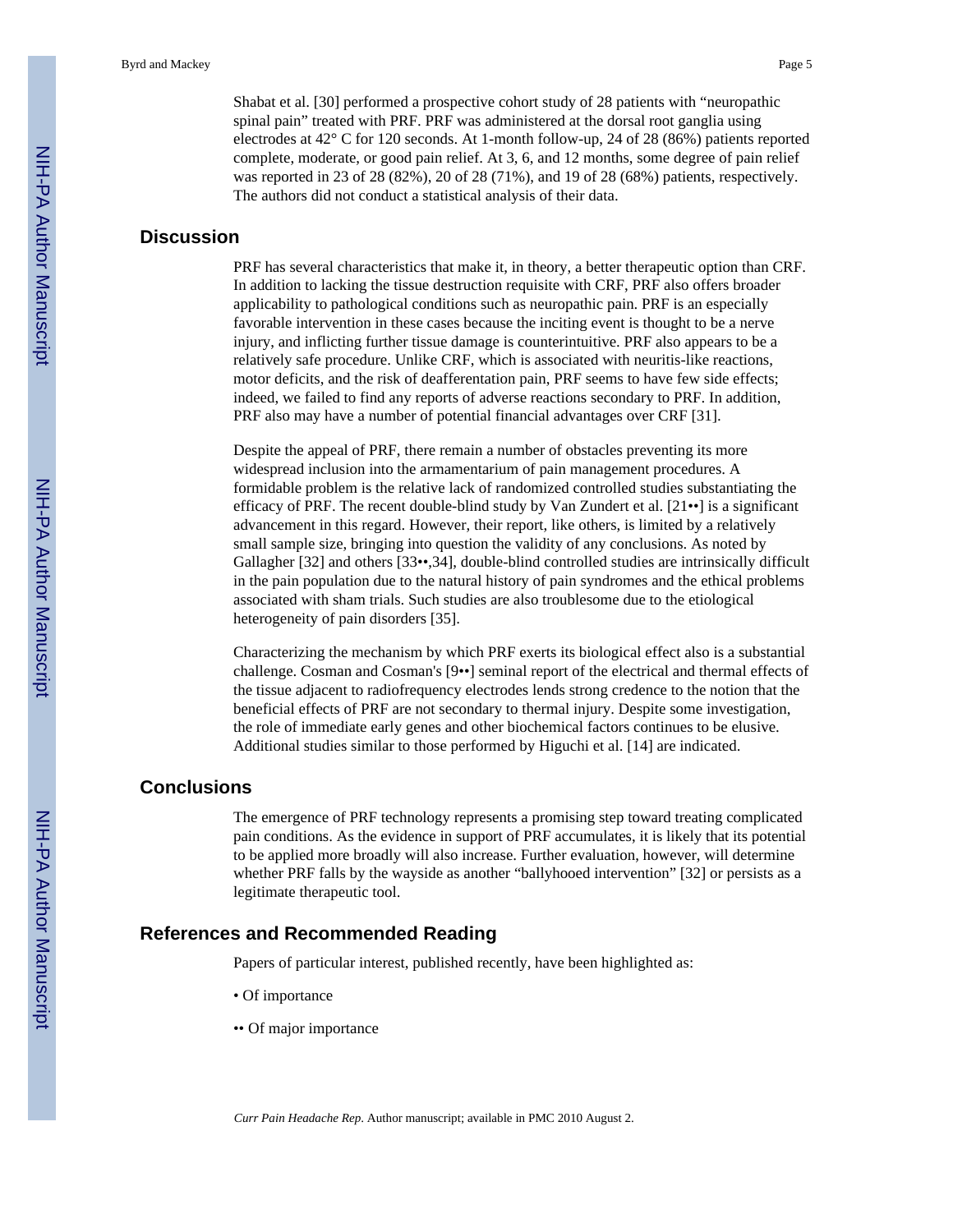- 1. Uematsu S, Udrarhelyi GB, Benson DW, et al. Percutaneous radiofrequency rhizotomy. Surg Neurol 1974;2:319–325. [PubMed: 4853577]
- 2. Ahadian FM. Pulsed radiofrequency neurotomy: advances in pain medicine. Curr Pain Headache Rep 2004;8:34–40. [PubMed: 14731381]
- 3. Guerts JWM, van Wijk RM, Wynne HJ, et al. Radio-frequency lesioning of dorsal root ganglia for chronic lumbosacral radicular pain: a randomised, double blind, controlled study. Lancet 2003;361:21–26. [PubMed: 12517462]
- 4. van Kleef M, Spaans F. The effects of producing a radiofrequency lesion adjacent to the dorsal root ganglion in patients with thoracic segmental pain by radiofrequency percutaneous partial rhizotomy. Clin J Pain 1995;11:325–332. [PubMed: 8788580]
- 5. van Suijlekom JA, van Kleef M, Barendse G. Radio-frequency cervical zygapophyseal joint neurotomy for cervicogenic headache. A prospective study in 15 patients. Funct Neurol 1998;13:297–303. [PubMed: 9934574]
- 6. Sluijter ME. Pulsed radiofrequency. Anesthesiology 2005;103:1313–1314. [PubMed: 16306748]
- 7. Cosman ER. A comment on the history of the pulsed radiofrequency technique for pain therapy. Anesthesiology 2005;103:1312–1314. [PubMed: 16306746]
- 8. Sluijter ME, Cosman E, Rittman W, et al. The effect of pulsed radiofrequency fields applied to the dorsal root ganglion. Pain Clin 1998;11:109–117.
- 9••. Cosman ER Jr, Cosman ER Sr. Electric and thermal field effects in tissue around radiofrequency electrodes. Pain Med 2005;6:405–424. [PubMed: 16336478] [An important study detailing the physics behind PRF.]
- 10. Heavner JE, Boswell MV, Racz GB. A comparison of pulsed radiofrequency and continuous radiofrequency on thermocoagulation of egg white in vitro. Pain Physician 2006;9:135–137. [PubMed: 16703974]
- 11. Podhajsky RJ, Sekiguchi Y, Kikuchi S, et al. The histologic effects of pulsed and continuous radiofrequency lesions at 42 degrees C to rat dorsal root ganglion and sciatic nerve. Spine 2005;30:1008–1013. [PubMed: 15864151]
- 12. Erdine S, Yucel A, Cimen A, et al. Effects of pulsed versus conventional radiofrequency current on rabbit dorsal root ganglion morphology. Eur J Pain 2005;9:251–256. [PubMed: 15862474]
- 13•. van Zundert J, de Louw AJ, Joosten EA, et al. Pulsed and continuous radiofrequency current adjacent to the cervical dorsal root ganglion of the rat induces late cellular activity in the dorsal horn. Anesthesiology 2005;102:125–131. [PubMed: 15618796] [An early study of the relationship between PRF and c-Fos.]
- 14. Higuchi Y, Nashold BS, Sluijter M, et al. Exposure of the dorsal root ganglion in rats to pulsed radiofrequency currents activates dorsal horn lamina I and II neurons. Neurosurgery 2002;50:850– 855. [PubMed: 11904038]
- 15•. Richebe P, Rathmell JP, Brennan TJ. Immediate early genes after pulsed radiofrequency treatment: neurobiology in need of clinical trials. Anesthesiology 2005;102:1–3. [PubMed: 15618777] [A cautionary editorial regarding PRF.]
- 16. Hamann W, Abou-Sherif S, Thompson S, et al. Pulsed radiofrequency applied to dorsal root ganglia causes a selective increase in ATF3 in small neurons. Eur J Pain 2006;10:171–176. [PubMed: 16310722]
- 17. Mikeladze G, Espinal R, Finnegan R, et al. Pulsed radiofrequency application in treatment of chronic zygapophyseal joint pain. Spine J 2003;3:360–362. [PubMed: 14588947]
- 18. Lindner R, Sluijter ME, Schleinzer W. Pulsed radiofrequency treatment of the lumbar medial branch for facet pain: a retrospective analysis. Pain Med 2006;7:435–439. [PubMed: 17014603]
- 19. Tekin I, Mirzai H, Ok G, et al. A comparison of conventional and pulsed radiofrequency denervation in the treatment of chronic facet joint pain. Clin J Pain 2007;23:524–529. [PubMed: 17575493]
- 20. Teixeira A, Sluijter ME. Intradiscal high-voltage, long-duration pulsed radiofrequency for discogenic pain: a preliminary report. Pain Med 2006;7:424–428. [PubMed: 17014601]
- 21••. van Zundert J, Patijn J, Kessels A, et al. Pulsed radiofrequency adjacent to the cervical dorsal root ganglion in chronic cervical radicular pain: a double blind sham controlled randomized

*Curr Pain Headache Rep*. Author manuscript; available in PMC 2010 August 2.